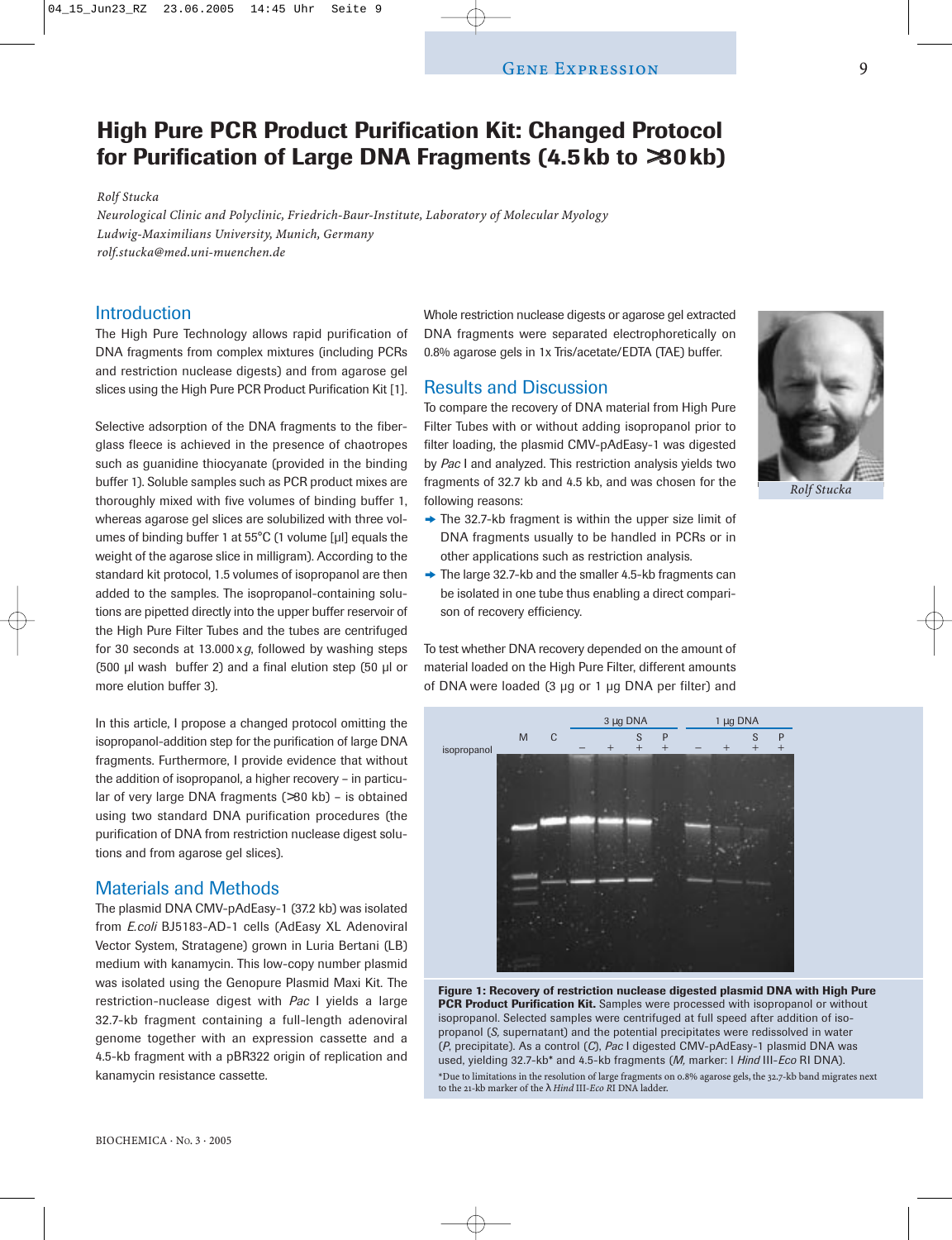analyzed. Furthermore, the addition of isopropanol might precipitate large DNA, thereby reducing the binding/ adsorption to the fiberglass. Therefore, following the addition of isopropanol, samples were either loaded directly onto the filter or centrifuged at full speed for 10 minutes. The supernatant was loaded onto the filter and processed; any precipitates were directly checked by gel electrophoresis.

#### **Purification from restriction nuclease digest mix**

In a total volume of 200 µl, 13.3 µg CMV-pAdEasy-1 DNA was completely digested with *Pac* I. Three 45-µl aliquots (3 µg DNA each) and three 15-µl aliquots (1 µg DNA each) were adjusted with water to 100 µl each. The remaining 20 µl of the digest was used in gel electrophoresis as control sample.

Next, 500 µl binding buffer 1 was added to each sample and the samples were mixed thoroughly. Isopropanol (150 µl) was added to the isopropanol samples. Samples were centrifuged at 20,000x*g* for 10 minutes, and the supernatants were carefully removed and transferred to new cups. Pelleted material was dissolved with 50 µl water and analyzed by agarose gel electrophoresis.

After the remaining samples had been applied to High Pure Filter Tubes, which were inserted into collection tubes, the entire High Pure Tube assemblies were centrifuged at 13,000 x *g* for 30 seconds. The flow-through was discarded, 500 µl wash buffer 2 was added and the



**Figure 2: Recovery of DNA fragments extracted from agarose gel slices using the High Pure PCR Product Purification Kit.** Samples were processed with isopropanol or without isopropanol. Selected samples were centrifuged at full speed after addition of isopropanol (*S*, supernatant) and the potential precipitates were redissolved in water (*P*, precipitate). As a control (*C*), *Pac* I digested CMV-pAdEasy-1 plasmid DNA was used (*M*, marker: λ *Hind* III-*Eco* RI DNA).

filter tubes were centrifuged again. Then the filter tubes were removed and inserted into clean 1.5 ml microcentrifuge tubes. To each upper reservoir, 50 µl elution buffer 3 was added and the tube assemblies were centrifuged at 13.000 x *g* for 30 seconds. Eluted DNA as well as unpurified control and the isopropanol "pellet" samples were loaded onto an 0.8% agarose gel (containing ethidium bromide) and separated electrophoretically (100 V, 12 hours run).

Total DNA recovery can be judged by visual inspection of the intensity of the stained DNA bands in Figure 1. Using the purification protocol without isopropanol, more of the large DNA fragment can be recovered. This is independent of the amount of DNA loaded on the filter. Interestingly, the addition of isopropanol does not seem to precipitate any DNA material.

#### **Extraction from agarose gel slices**

DNA fragments (32.7 kb and 4.5 kb) of 13.3 µg CMVpAdEasy-1 digested with *Pac* I were separated by agarose gel electrophoresis and slices were cut under UV light illumination.

**The 32.7-kb fragment.** Three volumes of binding buffer 1 (1,500 µl) were added to the large 32.7-kb DNA fragment slice (500 µg) and the agarose slice was completely dissolved at 55°C. Then three 500-ul aliquots ("high load" samples) and three 166-µl aliquots ("low load" samples) were processed: Two samples (500 µl and 166 µl) without isopropanol were loaded directly onto the High Pure Filter and the other samples were mixed with 1.5 x volumes isopropanol (187 µl and 62.5 µl, respectively). Samples were then either loaded onto the High Pure Filter or centrifuged at full speed prior to loading the supernatant. Potential precipitates from this centrifugation were dissolved in water and analyzed directly.

The remaining steps (washing and elution) were performed according to the standard protocol. Fifty microliters of elution buffer was used.

The biological activity of the isolated large DNA fragments containing the adenoviral construct was tested and confirmed by transfecting 293 cells and obtaining infectious viral particles (data not shown).

**The 4.5-kb fragment.** The smaller 4.5-kb fragment was obtained as a 312-µg slice and 936 µl binding buffer 1 was added. Then, the agarose slice was solubilized at 55°C. Two 625-µl aliquots were removed and 234 µl isopropanol was added to one of the samples. Both samples were loaded directly to High Pure Filters and processed in parallel to the large 32.7-kb fragment.